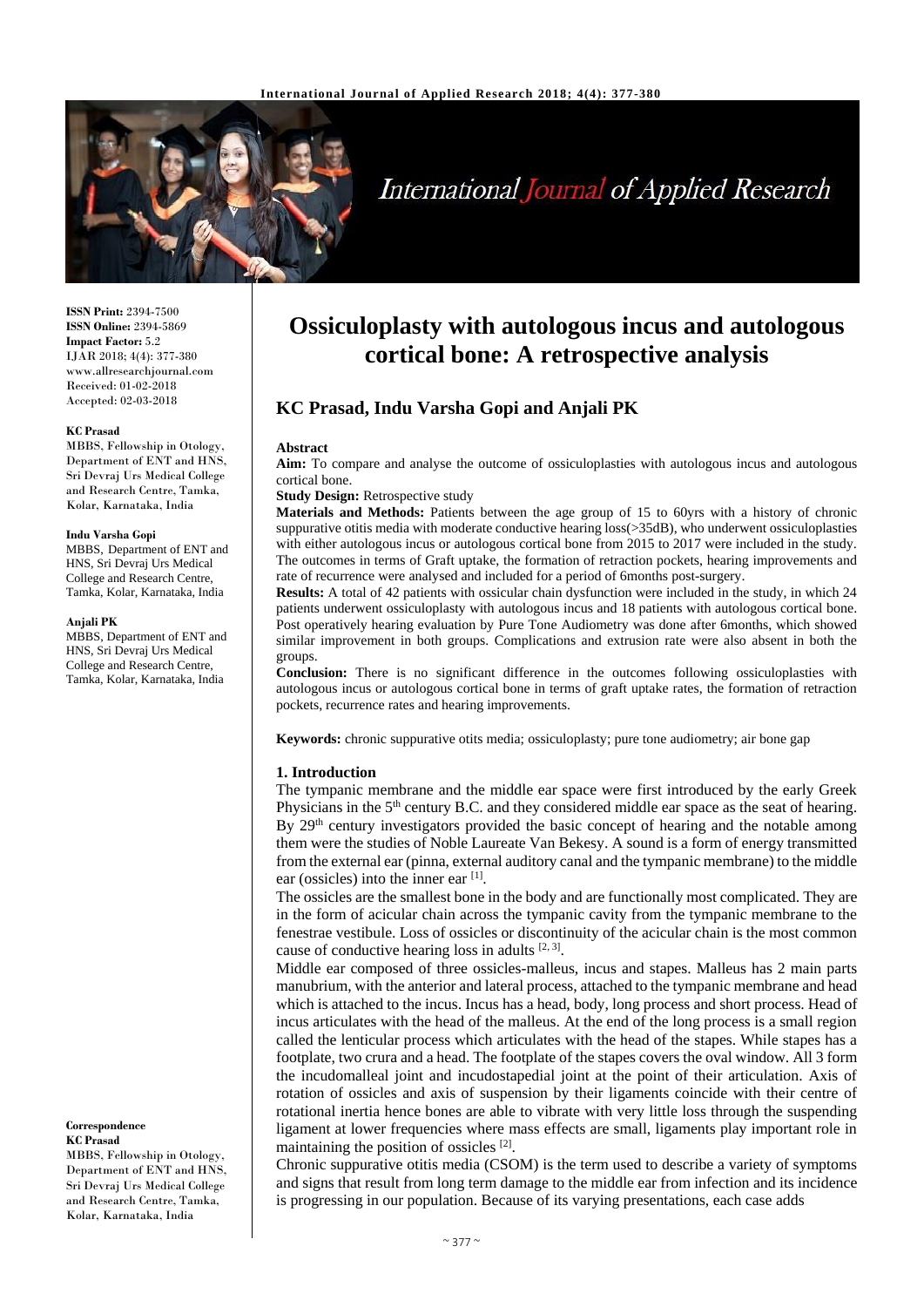a new challenge for the clinician and there is no routine treatment for the same. This can include:- severe retraction or perforation of tympanic membrane, erosion of the ossicles of the middle ear, chronic or recurrent discharge from the ear, the presence of cholesteatomas, or any of its complications-Intracranial and Intertemporal<sup>[2]</sup>.

CSOM begins with an episode of acute otitis media especially during childhood mostly due to upper respiratory tract infections and is characterized by persistent discharge from the middle ear through a tympanic membrane perforation. This perforation can be small, medium and large or can be central, marginal, subtotal and total. It can also be either pars tensa or attic perforation. Patients which had continued discharge from the ear along with tympanic membrane perforation for a period of 6 weeks to 3 months, despite of the medical treatment, is regarded as CSOM. And is one of the preventable causes of hearing loss especially in developing countries like India [2, 3] .

The progression and end of the disease is difficult to define. Healing can be seen in patients in long term but they can develop either recurrent bouts of ear otorrhoea (active CSOM) or a dry but permanent tympanic membrane perforation (inactive CSOM) without the probability of resumption in near future. Or the perforation heals imperfectly with areas of retraction and scarring in the tympanic membrane and won't vibrate adequately or not to the sound  $[2.3]$ .

CSOM can present as an early acute phase with reversible mucosal and bony changes but in late chronic phase with recurrent episodes of otorrhoea and mucosal changes it can result in osteoneogenesis, bony erosions and ostetitis of the temporal bone (Mastoid) and the ossicles. This is followed by acicular destruction and or Ankylosis of the ossicles. Hearing loss occurs in patients due to the combined effect of tympanic perforation and changes in the bony pathology, there will be reduced or absent vibration of the sound conducting mechanism [2, 3].

Complications of CSOM are not uncommon. It produces chronic mastoiditis by contiguous spread, erosion of walls of the middle ear and mastoid cavity leads to exposure of the facial nerve, jugular bulb, lateral sinus, membranous labyrinth and the temporal lobe dura. Which can lead to facial nerve paralysis, lateral sinus thrombosis, labrynthitis, meningitis and brain abscess. Hematogenious spread of infection to the brain can also produce the complications [3].

A moderate conductive hearing loss of >35dB, can indicate ossicular (Malleus, Incus, Stapes) discontinuity- commonly from the erosion of long process of incus or stapes suprastructure. Defenitive treatment includes primary clearance of the disease from the middle ear cleft and ossicular reconstruction. For the reconstruction, various grafts, autografts/allografts can be used. Auto grafts include ossicular bones (auto incus mainly), cortical bone, tragal or septal cartilages and certain prosthesis like Total/Partial ossicular replacement prosthesis can be used [3].

Middle ear can be approached either postaurally, anteriorly and endaurally. Middle ear mucosa, ossicular status and round window reflex is assessed after elevating the tympanomeatal flap. If any discontinuity is noticed, mostly necrosis of the lenticular process of the incus, it is dismantled from the joints. Either it is taken out drilled or reshaped or other grafts is remodeled for the better anchorage and placed back. The patients with Austin type a (Erosion of incus with intact malleus and stapes) and type C (erosion of stapes

suprastructure with intact malleus) ossicular defects were considered for ossiculoplasty [4, 5].

In our present study, patients who underwent ossiculoplasty with autologous incus and autologous cortical bone have been taken and compared the outcomes in terms of graft taken up rates, the formation of retraction pockets, recurrence rates and hearing improvement postoperatively.

## **2. Materials and Methods**

Patients in the age group between 15 and 60yrs who underwent ossiculoplasties with autologous incus and autologous cortical bone from 2015 to 2017 in R L Jalappa Hospital were included in the study. Patients with the mixed hearing loss, CSOM with complications and extensive cholesteatoma cases were excluded from the study.

## **3. Surgical techniques**

Among 42 patients included in the study, 24 patients underwent ossiculoplasty with autologous incus and 18 patients with autologous cortical bone. All patients underwent canal wall up cortical mastoidectomy.

In group 1 incus with the necrosed long process was taken from the incudomaleal joint. It was held using Derlacki's ossicle holding forceps and the body of incus is drilled and reshaped using 0.6mm diamond burr under the microscope. The remnant long process was drilled into a cylindrical shape with a flat base. A socket was made in the undersurface of a remodeled long process for engaging the head of stapes. Part of the short process was removed and a notch was drilled in the undersurface of the long process to engage the handle of malleus. The incus is then placed between the handle of malleus and stapes suprastructure (if present) or on to the stapes footplate.

In group II before cortical mastoidectomy, a segment of a cellular cortical bone harvested mostly from the Mc Evan's area for ossiculoplasty. It is then drilled and reshaped using 0.6mm diamond burr under the microscope. Then is placed between the handle of malleus and stapes superstructure (if present) or on to the stapes footplate. Crushed soft tissues are placed over the cortical bone to prevent its extrusion [6].

After checking for the round window reflex, temporalis fascia graft which was harvested before surgery was placed. A bed of gel foam soaked with an antibiotic is made in the middle ear before placement of the graft. The slit is made in the graft for the accommodation of handle of malleus and handle of the malleus is exteriorized.

## **4. Results**

A total of 42 patients were included in the study, of which 24 patients underwent ossiculoplasty with autologous incus and 18 patients with autologous cortical bone from 2015 to 2017. Postoperatively for a period of 6months the outcomes in terms of graft uptake rates, the formation of retraction pockets, recurrence rates and hearing improve ments were analysed. Average post op ABG closure of less than 20dB were considered as hearing improvement.

#### **5. Discussion**

Chronic suppurative otitis media is a long standing infection of a part or whole of the middle ear cleft. Incidence of chronic suppurative otitis media is higher in developing countries because of poor socioeconomic standards, poor nutrition and lack of proper health education. It can affect both sexes and all age groups. In India prevalence rate is more in rural than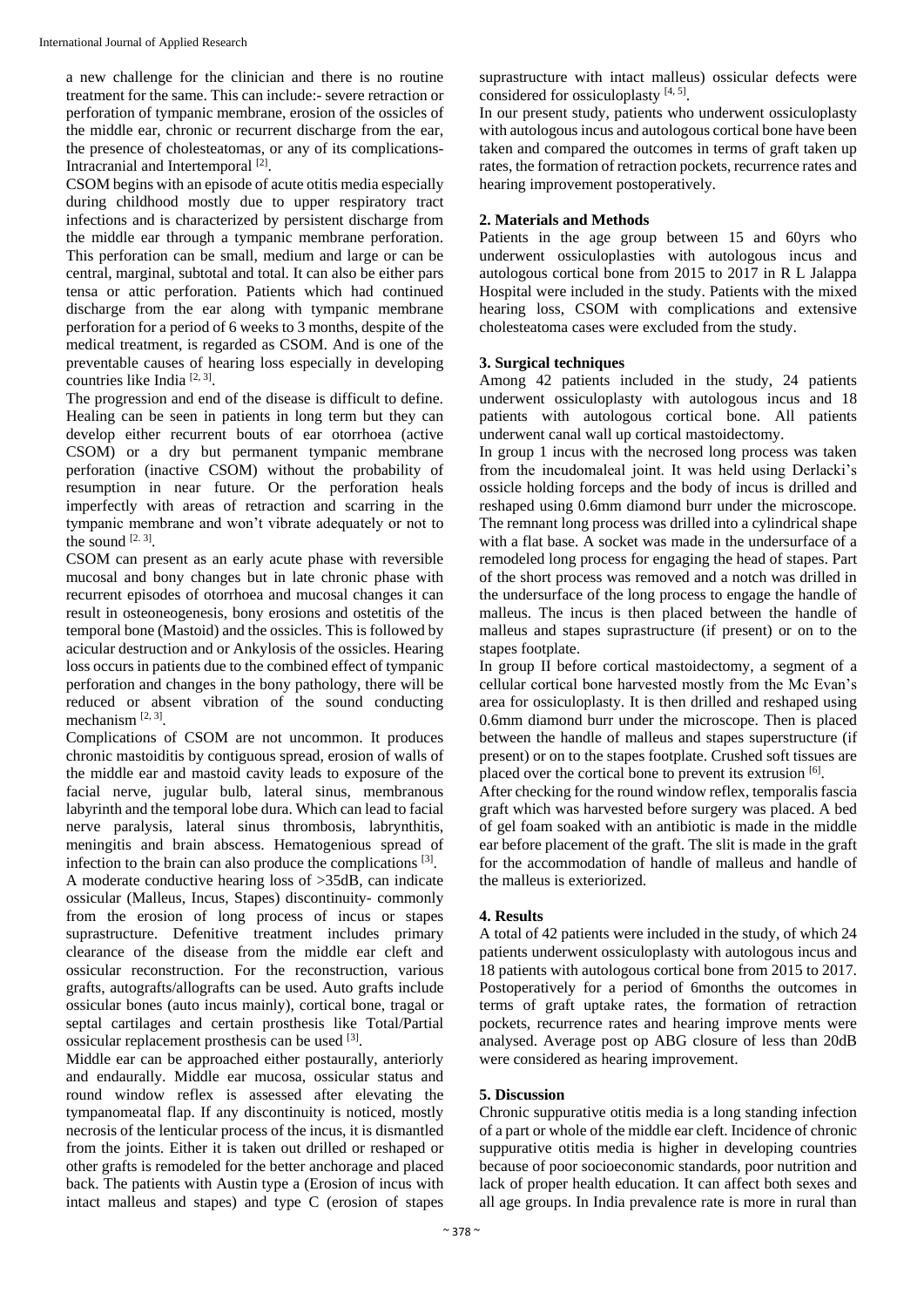in urban population and is the singlemost important cause for hearing impairment in rural population.

Chronic suppurative otitis media can be of two types, Tubotympanic [safe or benign] and Atticoantral [unsafe or dangerous] types. Tubotympanic type remain localized to the mucosa of the middle ear cleft and the ossicular chain is usually intact and mobile but may show some degree of necrosis particularly long process of the incus. While in atticoantral type, it involves posterosuperior part of middle ear cleft namely attic, antrum, posterior tympanum and mastoid. It is assosciated with Cholesteatoma. Acicular chain necrosis is common in thus type. Destruction may be limited to the long process of incus or may involve the stapes suprastructure, handle of malleus or the entire ossicular chain  $[6, 7]$ <sub>.</sub>

In all the cases patients have to undergo Tympanoplasty that includes repair of tympanic membrane plus the ossicular chain reconstruction. Austine Kartush made a classification for ossicular status. It has four different groups:-

Group A is Malleus and Stapes present (common) because of precarious vascularity of incus.

Group B- Malleus and footplate of stapes present

Group C-Malleus absent and stapes present

Group D-Malleus and stapes suprastructure absent [8].

The most common ossicular chain dysfunction encountered is the necrosis of the long process of the incus, the malleus and the stapes being normal and is one of the main cause for moderate hearing loss in cases of CSOM. In others, there is additional loss of stapes suprastructure, leaving only a mobile footplate and malleus. Yet in others only the footplate is left, all other ossicles, the malleus, incus and the stapes suprastructure are destroyed. Various materials have been tried for ossicular chain reconstruction since many years and no ideal material is still standardized for the same. A wide range of prostheses, autologus and synthetic are available for use these days. Ideally, the ossicular reconstruction prosthesis should be biocompatible, safe, easy to handle and capable of efficient sound transmission. The materials used today are autograft, homograft and allograft.

Irradiated homograft ossicles and cartilage were first introduced in the 1960s in an attempt to overcome some of the disadvantages of autograft implants. In the late 1970s, a high-density polyethylene sponge (HDPS) that had nonreactive properties was developed. The original form was a machined-tooled prosthesis (Plasti-Pore). A more versatile manufactured thermal-fused HDPS (Polycel) arrived later.

Autograft materials include ossicles (malleus, incus), cartilages (septal, conchal cartilages) or cortical bone. They all are easy to harvest with less chance of extrusion rate, biocompatible, no risk of transmitting disease and no necessary for reconstitution. Disadvantages of autograft ossiculoplasty are: prolonged operative time, possible displacement or resorption, possibility of the autograft harboring microscopic cholesteatoma, poor fit if the stapes superstructure is absent. Allograft materials include those synthetic materials made of hydroxyapatite, titanium or glass ceramics. These are readily available and is pre-sculptured [8]. In our present study, outcomes of surgery with two autografts (Autoincus and autocortical bone) have been compared. In those patients with history of chronic supporative otitis media with considerable hearing loss are taken up for surgery, and hose with necrosed lenticular process of incus underwent ossiculoplasty with either auto incus or auto cortical bone. With the usage of auto incus bone the availability and acceptance by the patient postoperatively will be better, but there will be restriction of modification of its size and shape for reconstruction. In case of using cortical bone it is easily available in the operative field and is similar to the ossicles and to any shape it can be reconstructed. According to a study by Berkowitz in 1978, a hollow drill is designed for harvesting bone graft. A report of Creutzfeldt-Jacob disease and a case of HIV infection was quoted following bone graft in JAMA update,1987 and Centre for Disease Control 1988 [9] .

In our study the outcome in terms of graft uptake rates, formation of retraction pockets, recurrence rates and hearing improvements were analysed. Average post op ABG closure of less than 20dB were considered as hearing improvement. And find no difference in the outcomes in the ossiculoplasties with autologous cortical bone and autologous incus with a follow-up period of six months in the patients.

#### **6. Conclusion**

Ossiculoplasties in cases of chronic suppurative otitis media with considerable hearing loss can be done with either autologous incus or autologous cortical bone with no significant difference in the outcomes following ossiculoplasties with either autologous incus or autologous cortical bone in terms of graft uptake rates, formation of retraction pockets, recurrence rates and hearing improvements.

#### **7. Statement of author contributions**

Indu Varsha Gopi: Contributed to the design of study, collected samples, did data analysis and drafted the manuscript. Corresponding author for the manuscript. KC Prasad: Contributed to the design of study, data analysis, helped frame and edited the manuscript; Balan Ashok Contributed to the design of study, data analysis and reviewed the manuscript. Anjali P K: Contributed to the design of study, data analysis and reviewed the manuscript. All authors read and approved the final manuscript. Conflict Of Interest The authors declare no conflict of interest or commercial affiliation related to this study.

#### **8. Acknowledgements**

We are thankful to Dr SM Azeem Mohiyuddin Head of ENT and Head and Neck Surgery, Sri Devaraj Urs Medical College, Tamaka, Kolar for his helpful discussion and technical expertise. We express our gratitude to Dr Apoorva Audiologist for the facilities to test the ear of the patients to carry out this project in Sri Devaraj Urs Medical College and Research Centre Tamaka, Kolar and my sincere and great thanks for Gopinathan Pillai, Assosciate Professor, ENT in Pushpagiri Institute of Medical Sciences and Research Centre and Jagan O.A, Head of Virology Department, Amritha Institute of Medical Science and Research Centre for supporting me and helping in editing the article.

#### **9. Legends to Figures**

Fig 1: Figure 1a. Shows remodeling of the auto incus using 0-5mm diamond burr. Figure 1b. Shows ossiculoplasty with autologous incus and Figure 1c. Shows ossiculoplasty with autologous cortical bone.